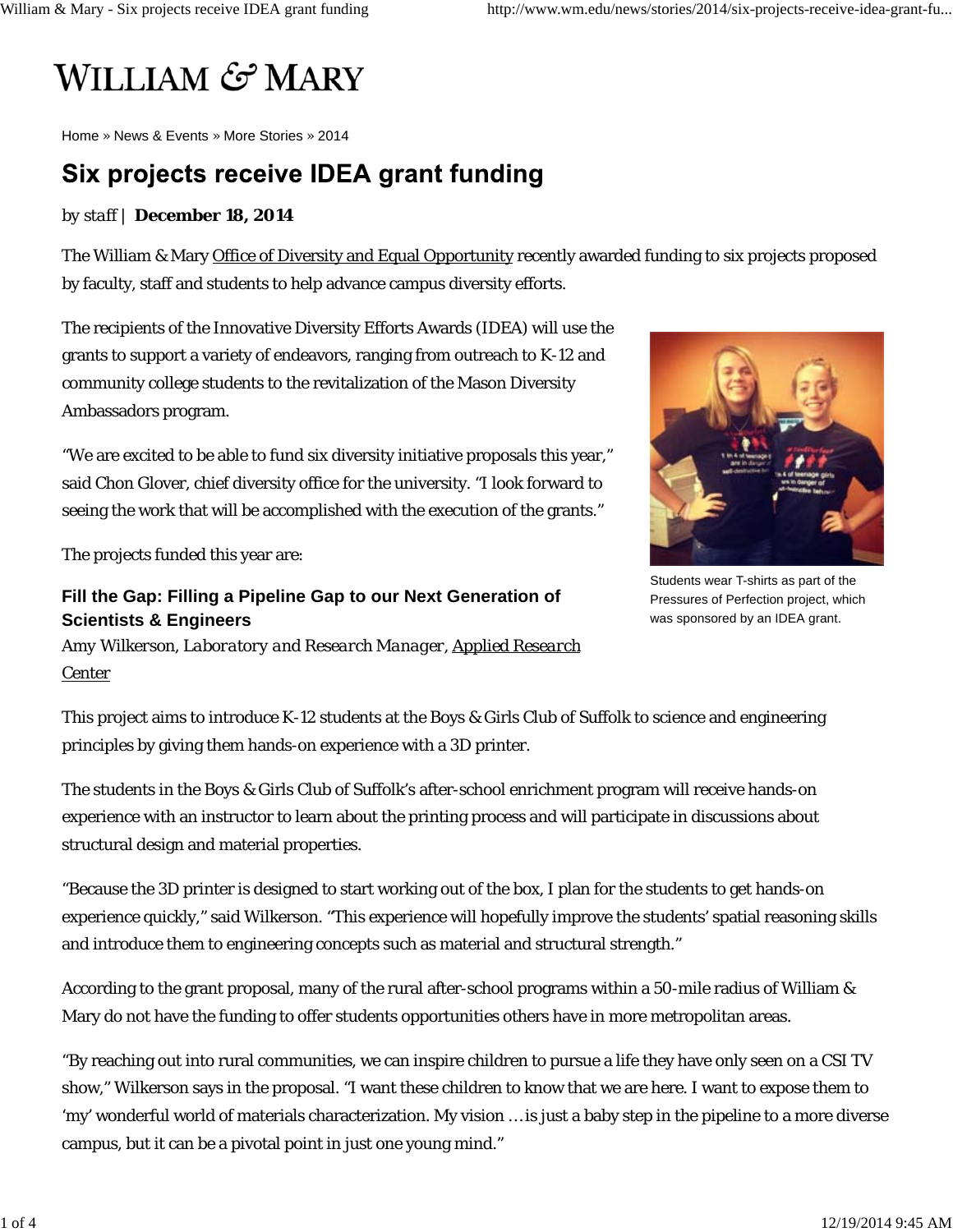## **Increasing Faculty Awareness and Appreciation of Diversity: A Workshop to Enhance Advising Practices and Teaching of the New Curriculum**

*Therese Lovegreen, Director, Office of Academic Advising*

Through this project, Lovegreen hopes to provide faculty with: a chance to build their understanding and awareness of diversity principles, knowledge of the current issues and concerns faced by various populations on campus, an opportunity to discuss the value of diversity and a chance to explore pedagogies that may deepen students' appreciation of diversity.

In order to meet those objectives, a workshop featuring a guest speaker will be offered to faculty mid-April. In addition to the speaker, the workshop will include analysis of the W&M diversity statement, group activities and discussions and an opportunity for individual reflection. The workshop will be timed to coincide with other efforts to prepare faculty to implement the new COLL curriculum.

"Faculty will have the opportunity to discuss and explore how their teaching of new curriculum is intended to deepen students' knowledge and appreciation of the value of diversity," Lovegreen says in the proposal.

#### **Mason Diversity Ambassadors**

*Giana Castellanos '16*

With her grant, Castellanos is looking to reestablish the Mason Diversity Ambassadors program at the Raymond A. Mason School of Business. The program seeks to promote diversity within the business school, provide networking opportunities for all students interested in business, and build relationships with other schools to help bring William & Mary closer to its diversity goals.

Some of the programs that the re-established program hopes to sponsor include speaker panels, a high-school outreach program and a diversity case competition, which would bring together a diverse group of students from other universities.

"The Mason Diversity Ambassadors aim to ensure an increase in recruitment, retention, matriculation and job placement of underrepresented minorities," Castellanos says in the proposal. "Through the demonstration of the meaningful impact diversity can have on students' business education, we will not only be enforcing diversity within the business school but on the campus as a whole."

#### **Outreach to Northern Virginia Community College**

*Adam Anthony, Director of the W&M Washington Office; Whitney Link, Undergraduate Admission*

Northern Virginia Community College is the largest educational institution in Virginia and has a large number of international students in its population. This project will create opportunities for William & Mary to reach out to students at NVCC.

"Our IDEA grant will support a partnership between the W&M Washington Office and the Office of Admissions to create opportunities to reach out to students at Northern Virginia Community College to encourage them to engage in academic opportunities at William & Mary," said Anthony. "With 75,000 students, NVCC describes itself as 'one of the most internationally diverse colleges in the United States, with a student body consisting of individuals from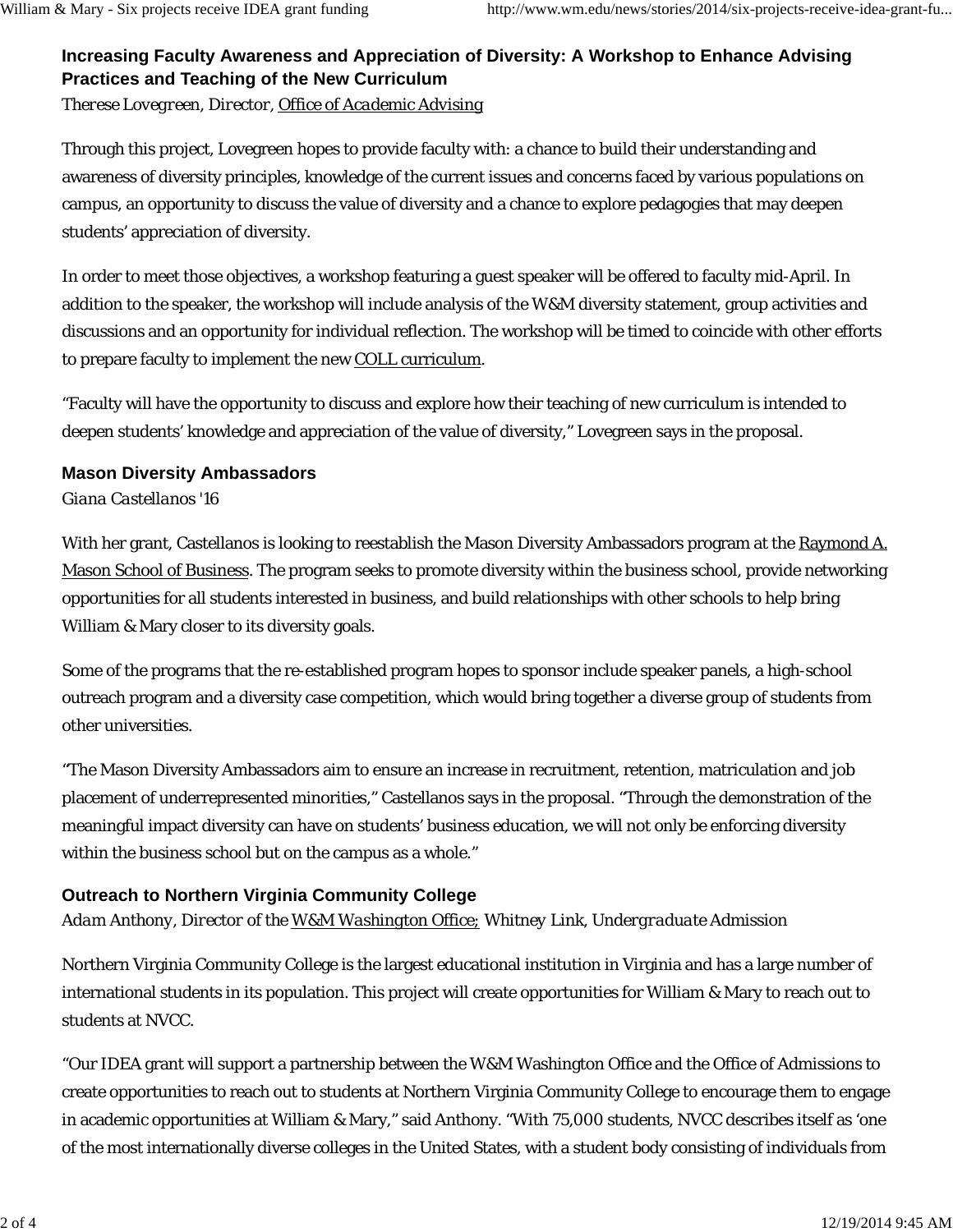more than 180 countries.'"

The Washington Office plans to reach the NVCC students by hosting two summer classes at the college in Arlington. William & Mary will also reach out to students in the NVCC Honors Program through opportunities such as a dinner for first-year honors students and parents.

"The dinner would serve as a magnet to attract students to hear the presentation, but also serve as a way to capture the student's time and attention, and to demonstrate an interest in encouraging NVCC students to transfer that the College," said Anthony.

#### **Pressures of Perfection**

#### *Meghan Schilken '18*

With her grant, Schilken conducted a live performance to promote understanding of the pressures put upon women -- both externally and internally -- to be perfect. It started as a final project for her World Performing Arts for Social Change freshman seminar, taught by Class of 2015 Associate Professor of Theatre and Africana Studies Francis Tanglao-Aguas, and turned into a live, campus-wide performance for social change.

"Through this piece, I hope to explain and coerce people to recognize that perfection is an unachievable goal that should not be place upon a young woman as an expectation and that our culture needs to reevaluate what standard are necessary and healthy to hold you women to," Schilken said in the proposal.

To accomplish this goal, Schilken created T-shirts that included, on the front, the main statistic of her project, "1 in 4 teenage girls are in danger of self-destructive behaviors." On the back, one of the self-destructive behaviors, such as eating disorders and depression, was listed. The shirts were worn by women on the W&M campus Dec. 7-11, during which time each wearer of the shirt was asked to give a brief statement about what the project meant to them, or how it had affected them. The participants posted these comments with a photo of themselves on Instagram (@thePerfectionProblem) and Twitter (@1in4Perfect) as part of the project's social media campaign. Additionally, each wearer was charged with presenting the shirt to another woman on campus whom they believed needed to learn and hear about the "Perfection Problem."

"By having women wear the shirts around campus, not only will they be quite physically bearing the burdens of their afflictions, but others, too will hopefully look up and recognize the realities that are caused by creating unachievable standards," the proposal states.

#### **Reinforcing Diversity Awareness as an Orientation Leader Core Competency**

*Mary Beth Berg '15, Graduate Student Zara Sibtain and Director of First Year Experience Lauren Garrett*

Student staff members with the university's orientation program are some of the first representatives of William & Mary that new students meet when they arrive on campus. This IDEA grant will allow the orientation program to expand diversity training for those staff members.

"It is vital that we set a positive precedence for each individual we come in contact with right from the start," the project proposal states. "For many, that means being mindful to our differences."

With funding from the grant, a diversity awareness speaker will added to the training for student leaders. Although